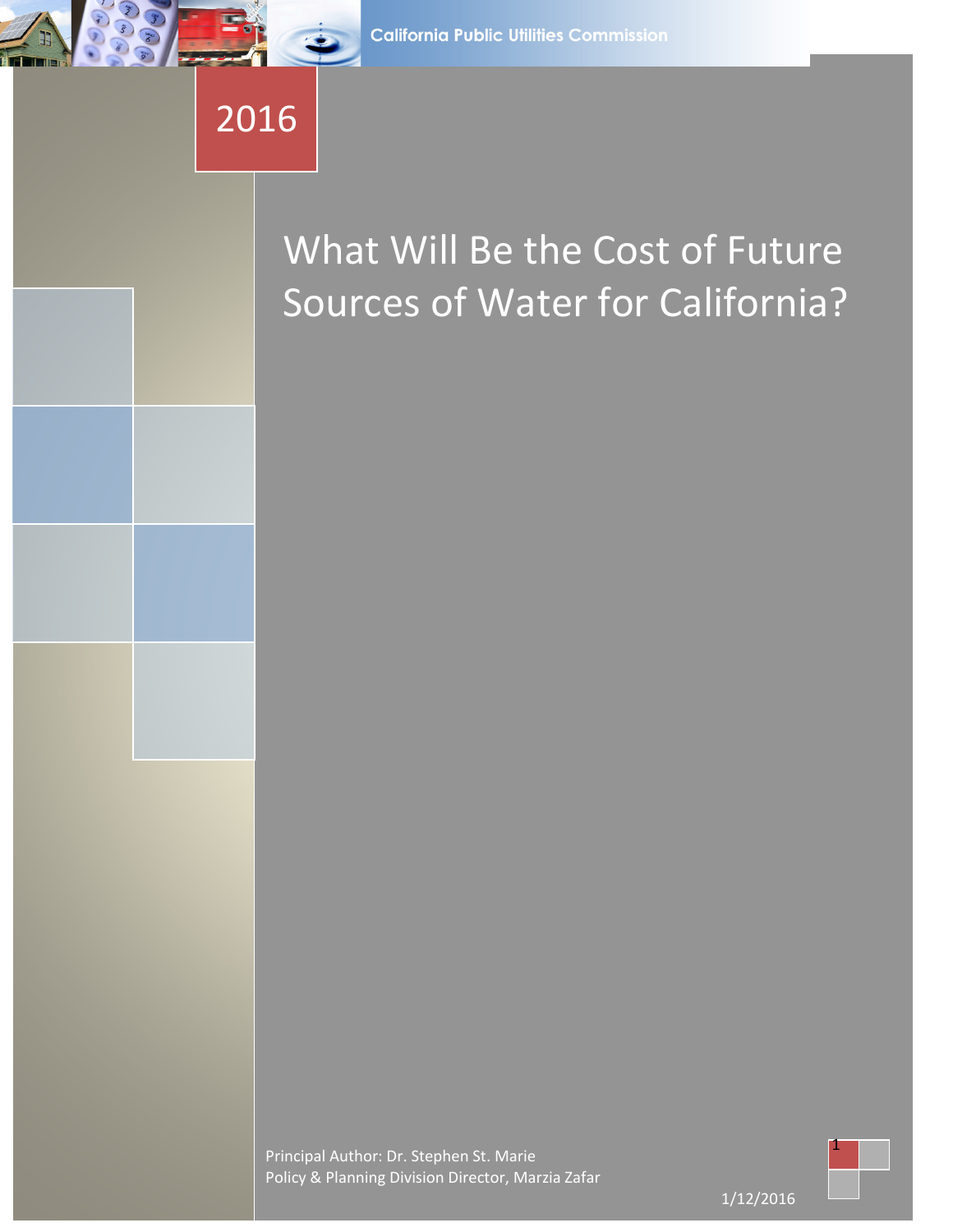

## Acknowledgements

The authors wish to thank CPUC Staff, including James Boothe and Carmen Rocha of the Division of Water and Audits and Richard Rauschmeier of the Office of Ratepayer Advocates, who provided guidance and suggestions for sources. Any errors are our own.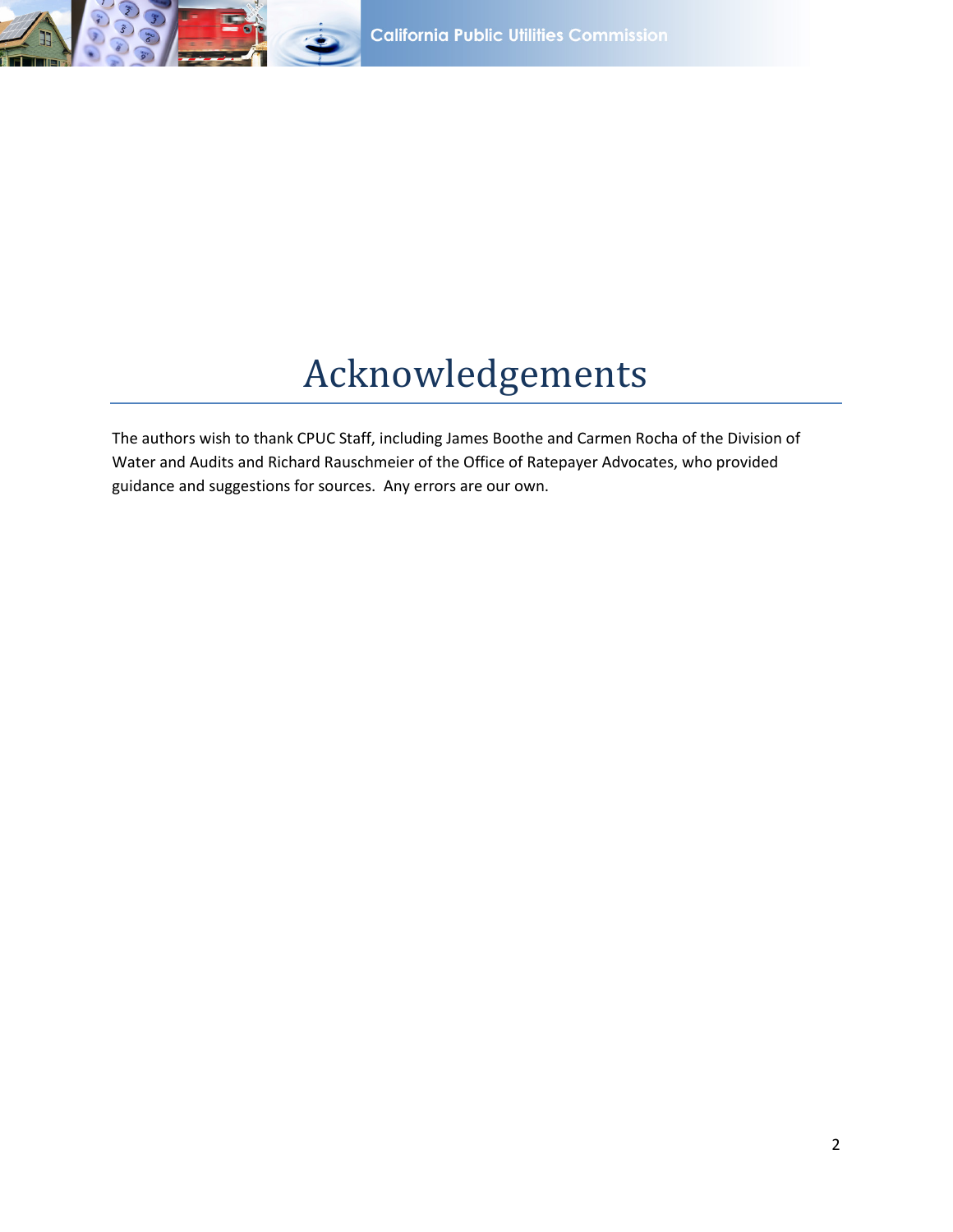

## **Contents**

| A New Desalination Technology that may Hold Promise for Much Lower Cost 14 |  |
|----------------------------------------------------------------------------|--|
|                                                                            |  |
|                                                                            |  |
|                                                                            |  |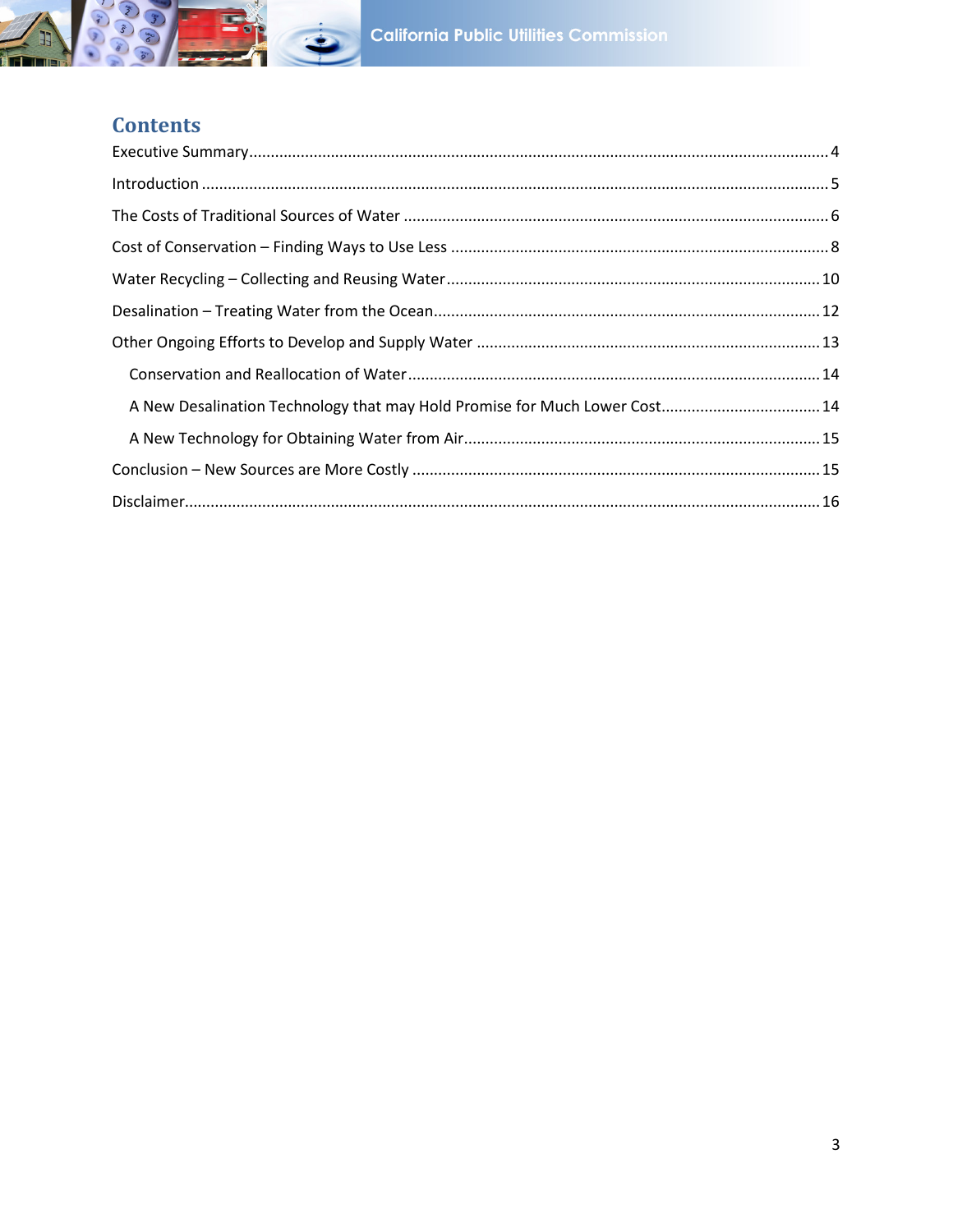### <span id="page-3-0"></span>**Executive Summary**

 $\overline{\phantom{a}}$ 

California has been in a drought for several years, and it is expected that traditional sources of water will remain constrained even after its inevitable conclusion. Additional water supplies will come from nontraditional sources, including conservation, recycling, and desalination. Some additional supplies for urban consumption are coming from reallocation of water previously used for other purposes. And additional supplies may come from new sources or methods that are still in development and have not been commercialized, such as capture from the air. It is expected that all these additional water supplies will cost more than traditional water supplies.

This paper provides nearly 20 examples of the costs of various sources of water, including examples from such traditional sources as the State Water Project and from the latest updates on San Diego County's desalination project. The costs range from as little as  $$25/Acc$ e-Foot<sup>[1](#page-3-1)</sup> for certain water from the US Bureau of Reclamation to recycling and desalination projects with projected costs greater than \$5,000/Acre-Foot. The extremes are misleading. By looking at several examples and by taking averages, it is possible to see the pattern: Although even some traditional sources of water are now priced above \$1,000/Acre-Foot, clearly, the new sources are more expensive, quite a bit more expensive. The Summary Table below shows that, compared to the average among a few examples of traditional sources of water, the process of conserving water is about two-thirds more expensive, about \$1,300 compared to about \$800. Recycling water is nearly four times as costly as traditional sources of water. And desalination, seen in the few examples in our state, is more than four times the cost of traditional sources. Of course, that is to be expected, for if the new sources were less expensive, then we would be rushing to them first instead of examining them carefully for potential future use.

| Summary Table - New Sources are Generally More Expensive than |             |              |           |              |  |  |
|---------------------------------------------------------------|-------------|--------------|-----------|--------------|--|--|
| <b>Traditional Sources</b>                                    |             |              |           |              |  |  |
|                                                               | Traditional |              |           |              |  |  |
|                                                               | Sources     | Conservation | Recycling | Desalination |  |  |
| Lowest Cost Example                                           | <b>\$25</b> | \$137        | \$396     | \$2,367      |  |  |
| Average of Examples                                           | \$793       | \$1,335      | \$2,869   | \$3,389      |  |  |
| <b>Highest Cost Example</b>                                   | \$1,456     | \$4,580      | \$5,800   | \$5,100      |  |  |
| <b>Dollars Per Acre-Foot</b>                                  |             |              |           |              |  |  |

The paper also presents information about provision of urban water from agricultural land management and water-use efficiencies. Finally possible future sources of water are discussed briefly, including harvesting it from air. Those sources may or may not be feasible in the future.

The overall finding is one of higher costs for new sources of water. Even though the bulk of water delivered to customers comes from traditional sources, water utilities will have to rely increasingly on new sources in the future. The cost of water from those new water sources, including conservation as

<span id="page-3-1"></span> $1$  An Acre-Foot is the amount of water required to cover an acre of ground to a depth of one foot. It is equal to 43,560 cubic feet or 325,851 gallons.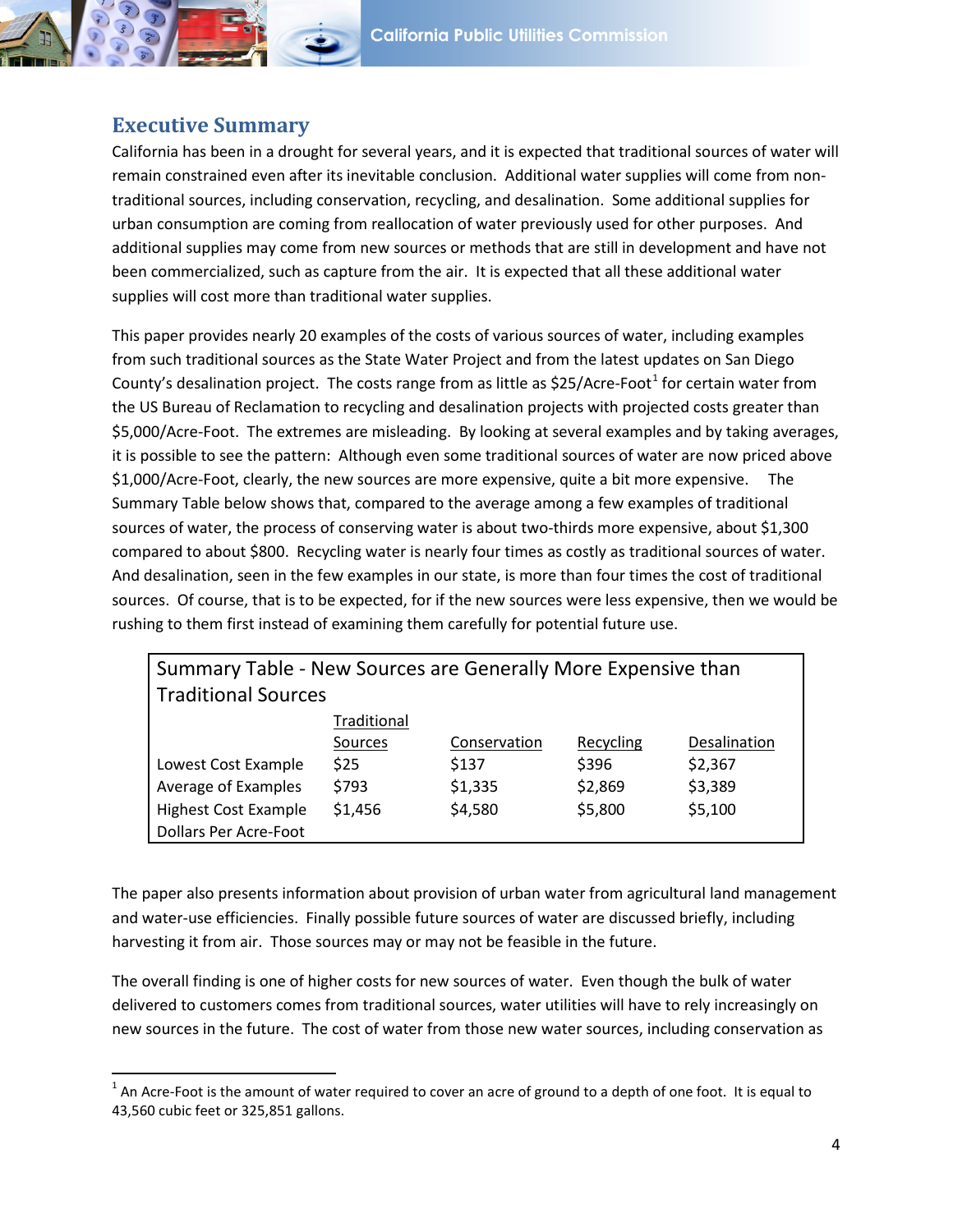well as recycling and desalination, is higher than the cost from traditional sources. The inevitable result is that the overall cost of water will be rising in the future. We should expect water rates to rise in the future as well.

#### <span id="page-4-0"></span>**Introduction**

l

California has been in a drought for several years, and it is expected that traditional sources of water will remain constrained even if our current drought is eased by plentiful rain in this upcoming winter of El-Nino. On November 13, Governor Brown issued an executive order that calls for additional actions to build on the state's ongoing response to record dry conditions and assist in recovery efforts from this year's devastating wildfires.<sup>[2](#page-4-1)</sup>

California's State Water Resources Control Board (SWRCB) has issued many curtailment notices, and maintains a place on its web page under "Water Issues."<sup>[3](#page-4-2)</sup> Californians have valiantly cut back on the use of water at their homes.<sup>[4](#page-4-3)</sup> The latest California Water Boards Fact Sheet indicates that "residential gallons per capita per day" is trending downward to an average of 97.3 in September, with an overall savings rate of 26.1-percent.<sup>[5](#page-4-4)</sup> It is likely that our current drought will one day end. Even so, there have been long periods of drought in the past, and we need to be prepared for long and continuing droughts in the future.<sup>[6](#page-4-5)</sup>

In the future, Californians will continue to find new ways to use less water, and we will continue to rely on our traditional sources of water for the bulk of our usage. But Californians are also looking for new solutions, not only to the current drought, but to protect ourselves for the future. For that, we are looking to new sources of supply to meet our needs. Unfortunately, new sources come with heavy price tags.

This paper is an informational document that provides a comparison among the costs of a few selected new water sources. Production costs for new water generally exceed the costs of existing traditional supplies, such as traditional ground-water pumping or surface water. Numbers presented in this paper are general and not specific to any particular part of California or to any specific project. This paper compares the cost of water from our traditional sources to three new, or non-traditional, sources: Freed-up supplies from Conservation/efficiency actions; Water produced from recovery; and Desalination. Each of these sources comes at a cost that is higher than the cost of traditional sources.

 $\triangleright$  In this document water production costs are denominated in *dollars per acre-foot*, a measure often used in wholesale transactions in the United States. An Acre-foot is the amount of water

<span id="page-4-1"></span><sup>&</sup>lt;sup>2</sup> State of California Executive Order B-36-15. The announcement is on the Governor's web site [here.](https://www.gov.ca.gov/news.php?id=19191) The Governor's web site is https://www.gov.ca.gov/home.php.<br><sup>3</sup> State Water Resources Control Board. The home page is:<http://www.waterboards.ca.gov/>The notices for the

<span id="page-4-2"></span>

<span id="page-4-3"></span>

<span id="page-4-5"></span><span id="page-4-4"></span>

<sup>2015</sup> water year are shown <u>here</u>.<br><sup>4</sup> The State Water Resources Control Board maintains a web page called the <u>Water Conservation Portal</u>.<br><sup>5</sup> California Water Boards <u>Fact Sheet</u>, "September 2015 Statewide Conservation Da Recent Conditions, February 2015.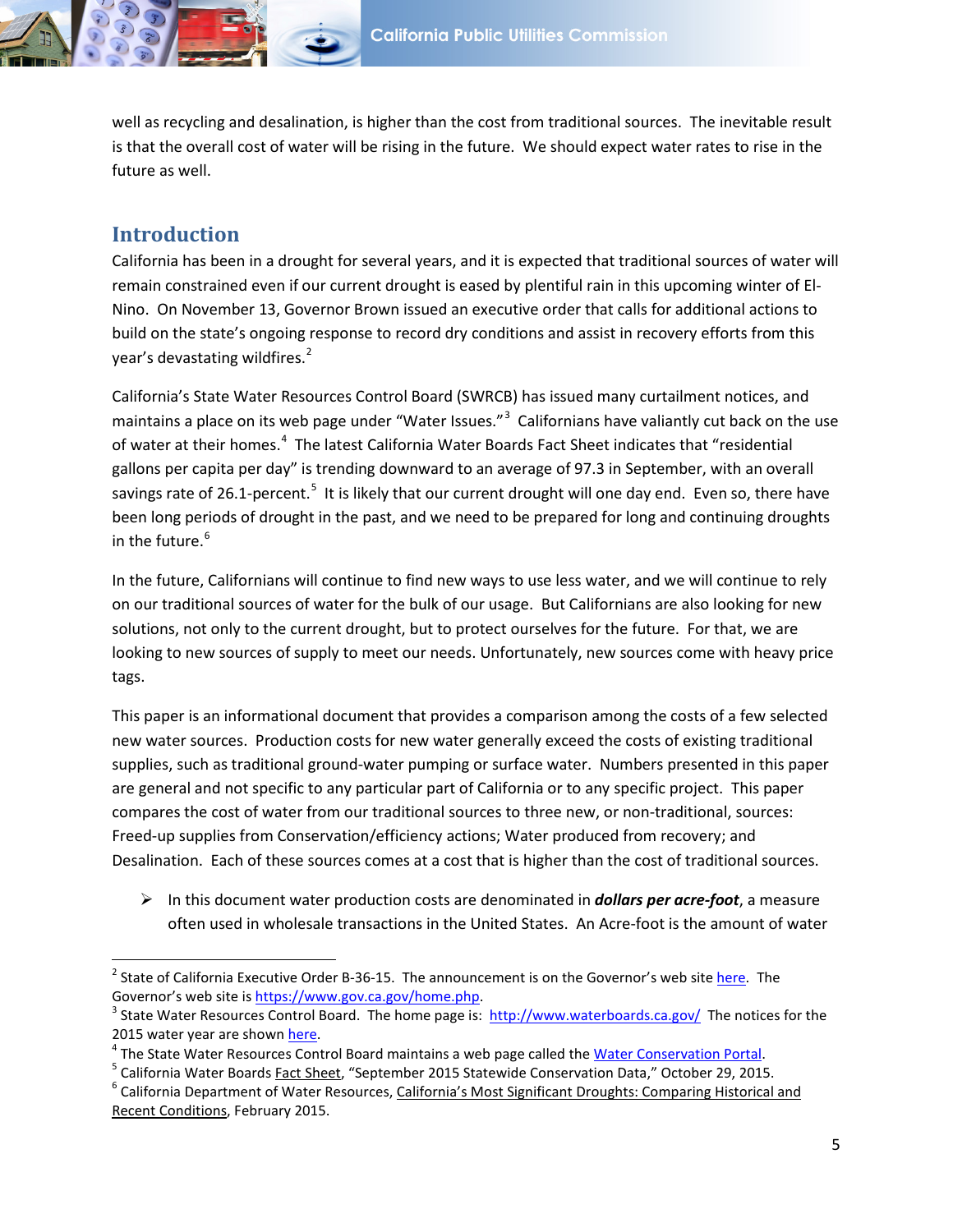required to cover an acre of land to a depth of one foot. It is equal to 43,560 cubic feet or 325,851 US Gallons. For those more familiar with the metric system, it is approximately 1,233.5 cubic meters. If a typical Californian uses about 100 gallons per day (as indicated in the California Water Board Fact Sheet noted earlier), an acre-foot would serve about nine average Californians for a year.

#### <span id="page-5-0"></span>**The Costs of Traditional Sources of Water**

 $\overline{\phantom{a}}$ 

California's CPUC-jurisdictional water utilities traditionally have purchased water from agencies such as the California State Water Project and the Metropolitan Water District (MWD, or Metropolitan), and many have their own sources based on water rights.

Many of California's jurisdictional water utilities have their own water sources and rights. The costs vary from source to source, and most are not catalogued here. This paper provides only an example from California-American Water Company (Cal-Am). The Company's Monterey Water Supply has been in critical shortage. Cal-Am's Groundwater Begonia Plant is an example of precisely the issue associated with all traditional supplies of water: The Begonia plant provides water at about \$200/Acre-Foot, a fraction of the cost of most other supplies.<sup>[7](#page-5-1)</sup> Production from Begonia is limited by the supplies available. According to Cal-Am, groundwater production at Begonia is limited to about 3,000 Acre-Feet per year, a small fraction of the total needed for Monterey. All consumers would be delighted to receive all of their water service from low-cost traditional sources such as Begonia Plant. But supplies of such low-cost sources are fully used already. The following are other major supplies of traditional water sources.

The California State Water Project (SWP) is one of the world's largest water, power, and conveyance systems. In the past decade, it has conveyed an annual average of 2.9 million acre-feet of water. The most recent Bulletin<sup>[8](#page-5-2)</sup> describes the 2011-2012 water year, a time when the drought had already begun. The report provides estimates of unit water charges for 2019 that range from as little as \$197/Acre-Foot for the San Juaquin Area to as much as \$1,456/Acre-Foot for the Coastal Area, based on the assumption that in 2019 the SWP will be able to deliver the entire amount of water requested by each water agency with which it contracts.<sup>[9](#page-5-3)</sup>

The Metropolitan Water District (Metropolitan or MWD) is a customer of the SWP. It is a regional wholesaler that delivers water to 26 member public agencies, which in turn provide water to more than 19 million people in Los Angeles, Orange, Riverside, San Bernardino, San Diego, and Ventura counties. To supply the more than 300 cities and unincorporated areas in Southern California with reliable and

<span id="page-5-1"></span> $^7$  California-American Water Company, Monterey Supply Project Scenarios, a presentation at a public Workshop meeting related to the Monterey Peninsula Water Supply Project, Application A12-04-019, organized by the CPUC, December 11-13, 2012.<br><sup>8</sup> California State Water Project, Bulletin 132-13, "Management of the California State Water Project, published

<span id="page-5-2"></span>April 2015." It is available for Download <u>here</u>.<br><sup>9</sup> Bulletin 132-13, Table 14-12, "Estimated Unit Water Charges for 2014 and 2019, by Service Area (in dollars per

<span id="page-5-3"></span>acre-foot," page 281.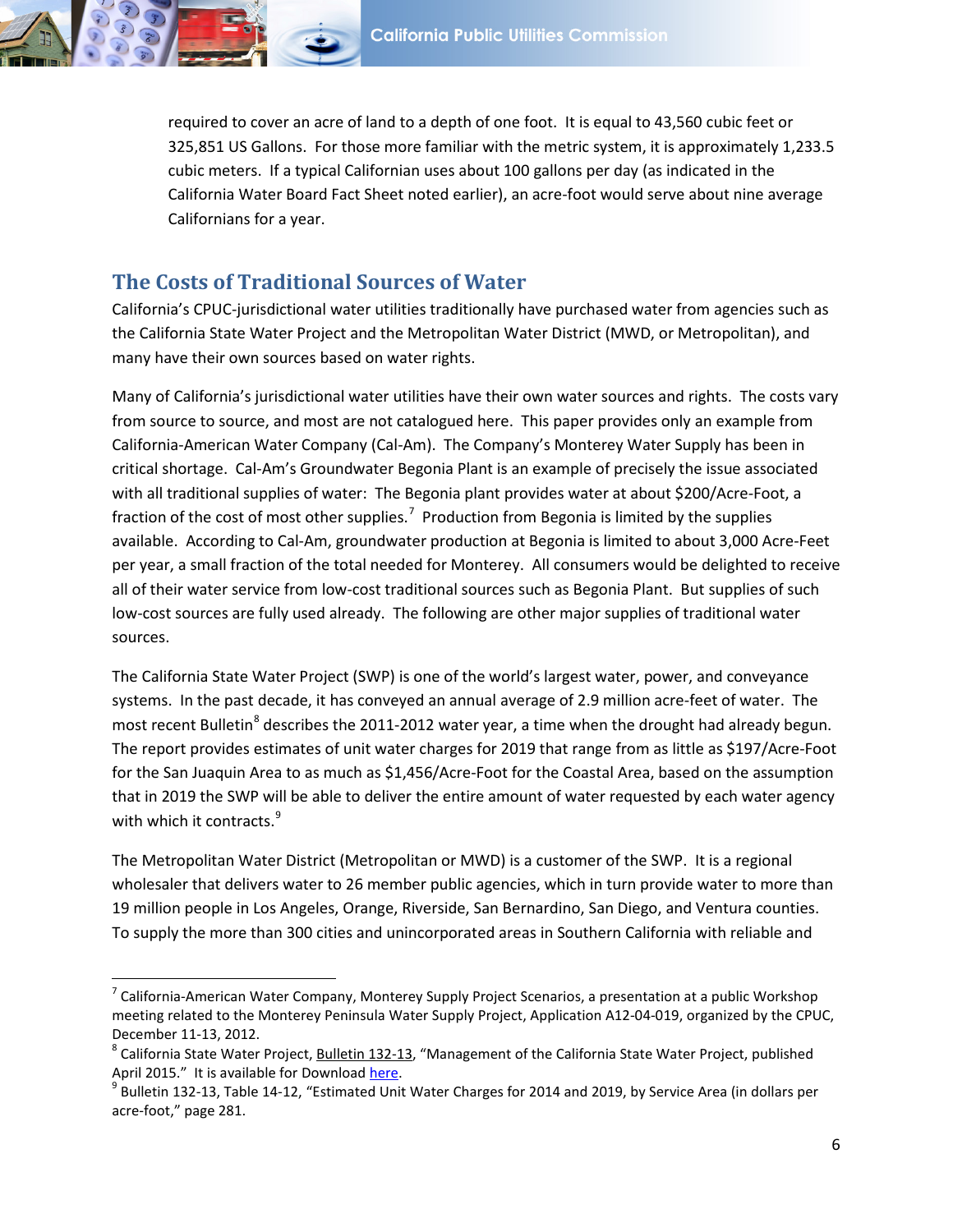safe water, Metropolitan owns and operates an extensive water system including: the Colorado River Aqueduct, 16 hydroelectric facilities, nine reservoirs, 819 miles of large-scale pipes and five water treatment plants. It is the largest distributor of treated drinking water in the United States. Metropolitan delivers an average of 1.7 billion gallons of water per day to a 5,200-square-mile service area. Metropolitan's water rates have been rising steadily over the years. The 2016 rates for full-service treated water are \$942/Acre-Foot for Tier-1 and \$1,076 for Tier-2.<sup>10</sup> Tier 1 refers to the amount contracted for by the water agency, with additional supplies being charged at the higher rate. Because quantities are limited overall, there may be limits on the amount available even at the Tier-2 rate, and additional supplies may be charged at even higher rates. These numbers are about double the rates of a decade ago, when the rates were \$453/Acre-Foot for Tier 1 and \$549/Acre-Foot for Tier 2.

Like the Metropolitan, the Santa Clara Valley Water District serves 15 cities and 12 water retailers in Santa Clara County.<sup>11</sup> The District receives water from the State Water Project as well as from local sources. Santa Clara's current water charges for treated water are \$994/Acre-Foot for Contracted water and \$1,094/Acre-Foot for Non-contract water. $^{12}$  $^{12}$  $^{12}$ 

The US Department of the Interior's Bureau of Reclamation, Central Valley Project web site provides a schedule of Municipal and Industrial Water Rates. The rates vary across 19 facilities and more than 50 contract receivers. The 2016 Central Valley Project rates vary from as little as \$25.36/Acre-Foot to  $$139.63/A$  $$139.63/A$  $$139.63/A$ cre-Foot. $^{13}$ 

The sources listed here are but a few among the thousands of sources relied upon by California's water utilities. Small mountain towns may have their own rights and their own wells or other sources. Even larger urban systems have many sources. These examples provide the flavor of the numbers, and they average about \$800/Acre-Foot.

<span id="page-6-0"></span><sup>&</sup>lt;sup>10</sup> Metropolitan Water District, Financial Information, Water Rates and Charges, as reported on the web site [here.](http://www.mwdh2o.com/WhoWeAre/Management/Financial-Information/Pages/default.aspx)<br><sup>11</sup> Santa Clara Valley Water District FY 2012-13 Annual Report.<br><sup>12</sup> Santa Clara Valley Water District w

<span id="page-6-1"></span>

<span id="page-6-2"></span>

<span id="page-6-3"></span>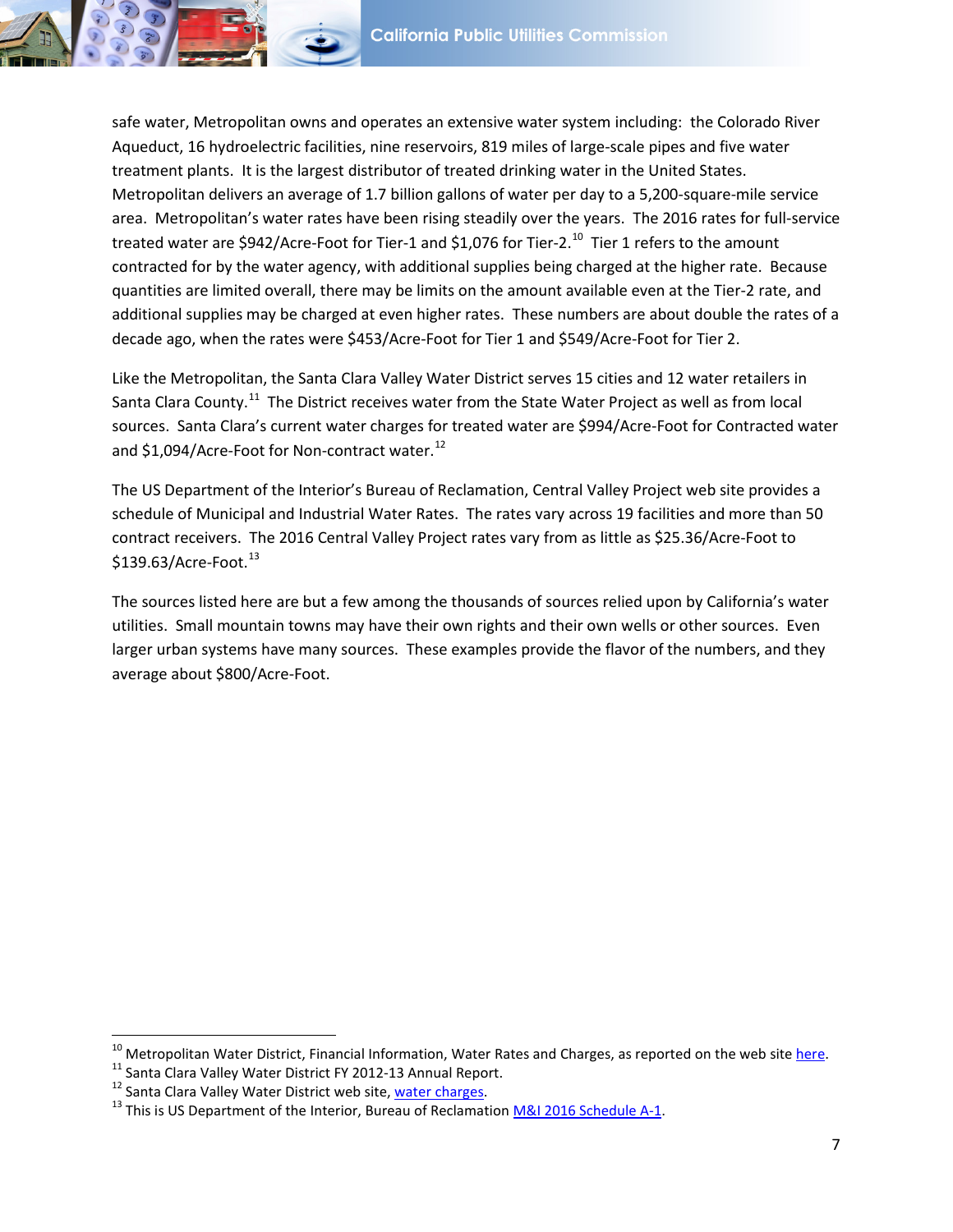



## **Summary of Traditional Sources' Costs**

## <span id="page-7-0"></span>**Cost of Conservation – Finding Ways to Use Less**

 $\overline{\phantom{a}}$ 

In recent years, California water utilities have engaged in conservation programs to assist customers to use less water. Water thus saved can be considered "new" in the sense that it is freed up for other uses.

Conservation may be achieved by changing our habits and our lifestyles, such as through removing lawns and replacing them with other ground cover that requires less water, or even no water. It may be had from upgrading faucets, toilets, and other household devices. Householders may learn to be more efficient in their use of water indoors as well. Finally, conservation may come from tightening up the water systems, that is, reducing the amount of water that is lost through system leaks or other unaccounted for uses.

California's water utilities operate systems that must be kept in good working condition. All systems include a mix of pipes, including some new and some old. Some of those pipes, inevitably, will leak. In a 2009 Decision<sup>[14](#page-7-1)</sup>, the Commission recognized that by de-coupling revenue from water sales, it was

<span id="page-7-1"></span><sup>&</sup>lt;sup>14</sup> California Public Utilities Commission Decision D.09-07-021, July 9, 2009, "Final Decision Authorizing Rate Increase in Monterey Water District and Toro Service Area."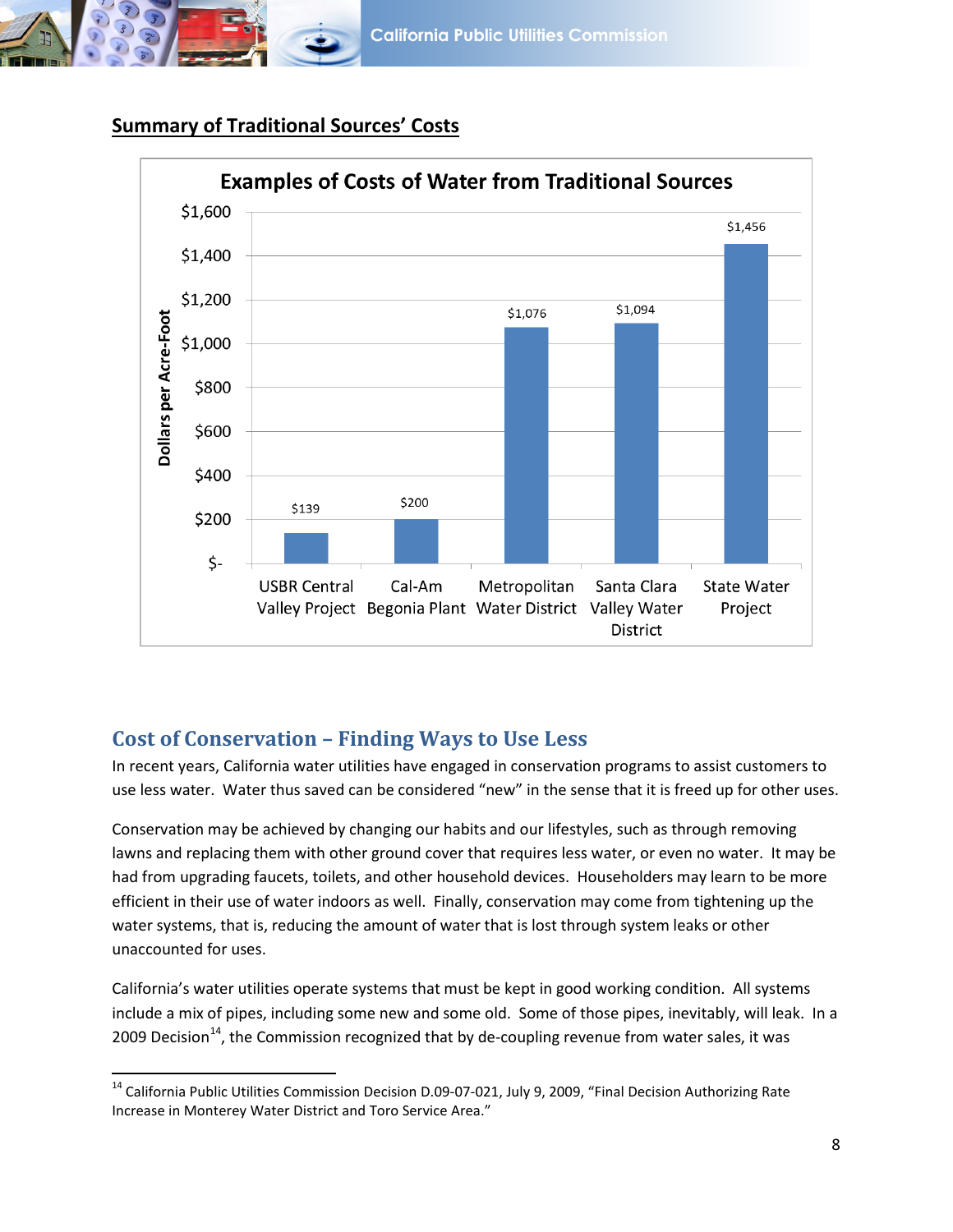reducing the incentive to avoid water losses. The Commission adopted an explicit means to provide a utility with "strong financial incentives to reduce unaccounted for water."<sup>15</sup> The decision adopted standards for unaccounted for water in several water districts of the California-American Water Company. The reward/penalty was set at \$2,018.79/Acre-Foot.

The cost of water made available through conservation programs may be difficult to calculate, for there may be many costs that are unmeasurable. For example, the costs of new drought-tolerant plants for a garden are precisely measurable and may be very low. The labor cost of the gardener making the change also is measurable The administrative costs associated with the process, including the homeowner's time and the water utility's staff assistance may be more difficult to measure, but at least may be estimated. The cost of an educational program designed to educate customer about droughttolerant plants and to convince them to make the change is measurable. The degree to which a customer is more or less pleased with the new garden would be very difficult to measure. Similarly, consider an enforced conservation measure such as a ban on outdoor washing of automobiles. The administrative and enforcement cost of the program may be negligible. But the degree to which customers are less pleased with a forced change in their habits may be very difficult to measure.

Cal-Am provided a rough estimate of water savings from conservation programs over the years from 2006-2011. The Company's Conservation expenses totaled approximately \$3.4 million. In addition, the Company collected another \$1.0 million as a pass-through on behalf of the Monterey Peninsula Water Management District for a total of approximately \$4.4 million. Measurable conservation savings for the programs were found to be 957 AF. By simple division, Cal-Am calculated a cost of \$4,580/Acre-Foot for the measurable savings.<sup>16</sup> Since this is a simple division, and it does not account for the continued savings that may result, it may overstate the total cost per unit.

The Company also provided an estimate of the water savings available from a proposed program to retrofit residential household toilets in the area, about 35,000 according to the Company's estimate. The retrofit for each household was estimated to cost \$280 and save approximately 4,000 gallons per year. With an estimated total cost of \$280 million, the program could save 4,000 AF per year. The Company estimated that if the expenditures were capitalized over the expected life of the savings, the costs would be approximately \$7,000/Acre-Foot saved.

In its current general rate case proceeding, San Jose Water Company has proposed four conservation programs to complement its programs already in place. The proposals have not yet been acted upon by the CPUC. A proposed Home Water Use Reports program would have discounted cost only \$137/Acre-Foot. A High-Efficiency Toilet installation program for residential customers is estimated to have a discounted cost of \$187/Acre-Foot over a ten-year period. A proposed School Education Kits Program is estimated to cost about \$454/Acre-Foot with a ten-year analysis period. And a proposed Commercial,

<span id="page-8-1"></span><span id="page-8-0"></span><sup>&</sup>lt;sup>15</sup> D.08-07-021, page 56.<br><sup>16</sup> California-American Water Monterey Supply Project presentation, December 11-13, 2012.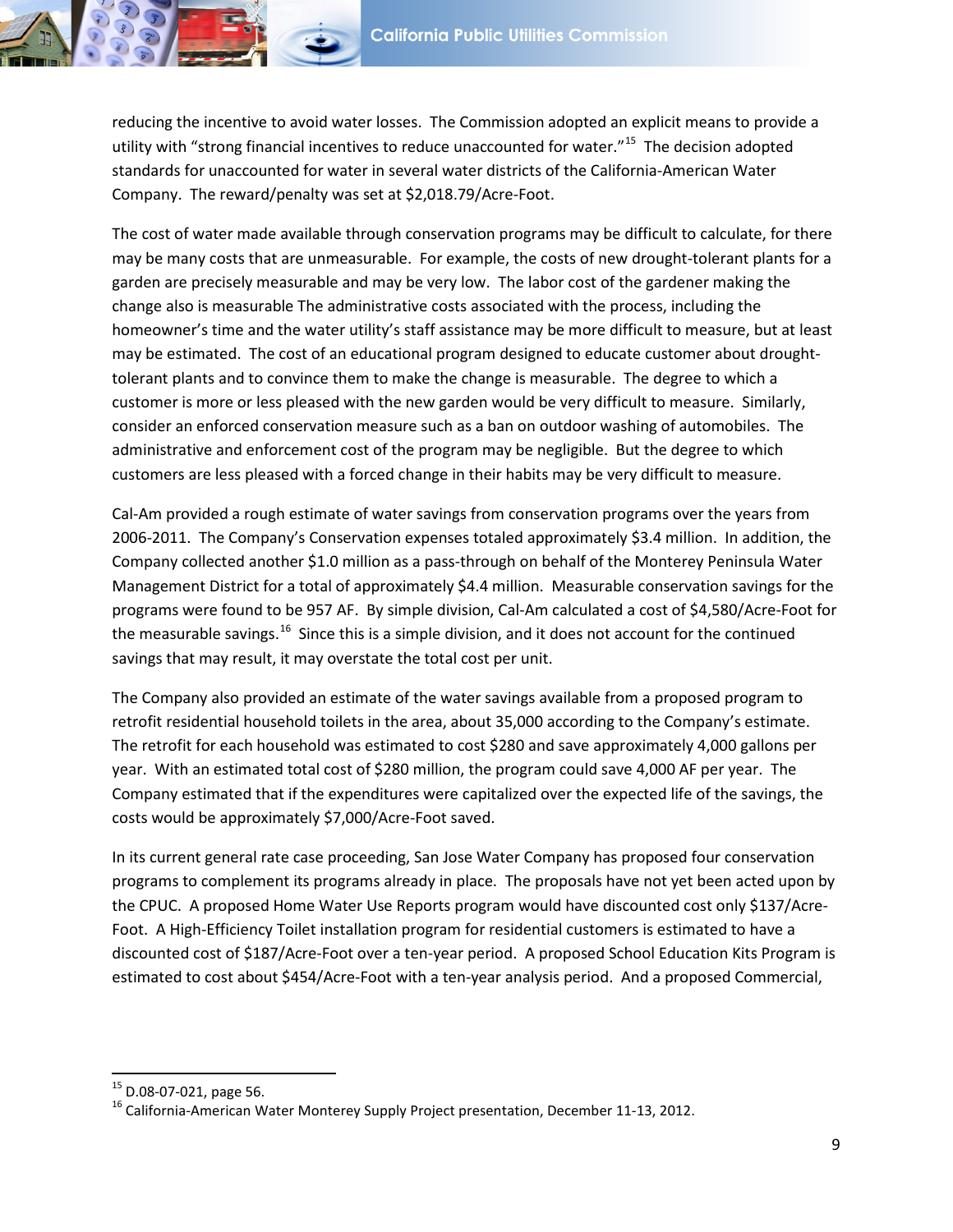

Institutional, and Industrial Audit program is estimated to have a cost of \$636/Acre-Foot over a five-year period of analysis. These numbers reflect ex-ante best estimates.<sup>[17](#page-9-1)</sup>



### **Summary of Cost of Conservation Examples**

## <span id="page-9-0"></span>**Water Recycling – Collecting and Reusing Water**

Water can be captured and recycled for new use. Many California water utilities are participating in development of water recycling programs. Water Recycling may be the holy grail of new water. It does not require customers to change their ways or invest in new technologies. Instead, it is the waste-water facilities that do the work. They capture the waste water from sewers and drain pipes, and then they clean it up and ship it off for reuse. In most cases, water is cleaned to tertiary treatment standards and is used as a substitute for potable water. In some cases, after being cleaned up to tertiary levels, it is pumped back into aquafers for future pumping for potable use. California is in the process of developing new standards for water reuse. California Senate Bill 9[18](#page-9-2) of  $2010^{18}$  set up a process within the State Water Resources Control Board (SWRCB) to develop and adopt uniform water recycling criteria for

<span id="page-9-1"></span><sup>&</sup>lt;sup>17</sup> San Jose Water Company, General Rate Case Application, A.15-01-002, Chapter 18, Water Conservation.

<span id="page-9-2"></span> $18$  An act to amend Sections 13350 and 13521 of, and to add Chapter 7.3 (commencing with Section 13560) to division 7 of, the Water Code, relating to water recycling. The text of the bill can be found [here.](http://leginfo.legislature.ca.gov/faces/billNavClient.xhtml?bill_id=200920100SB918)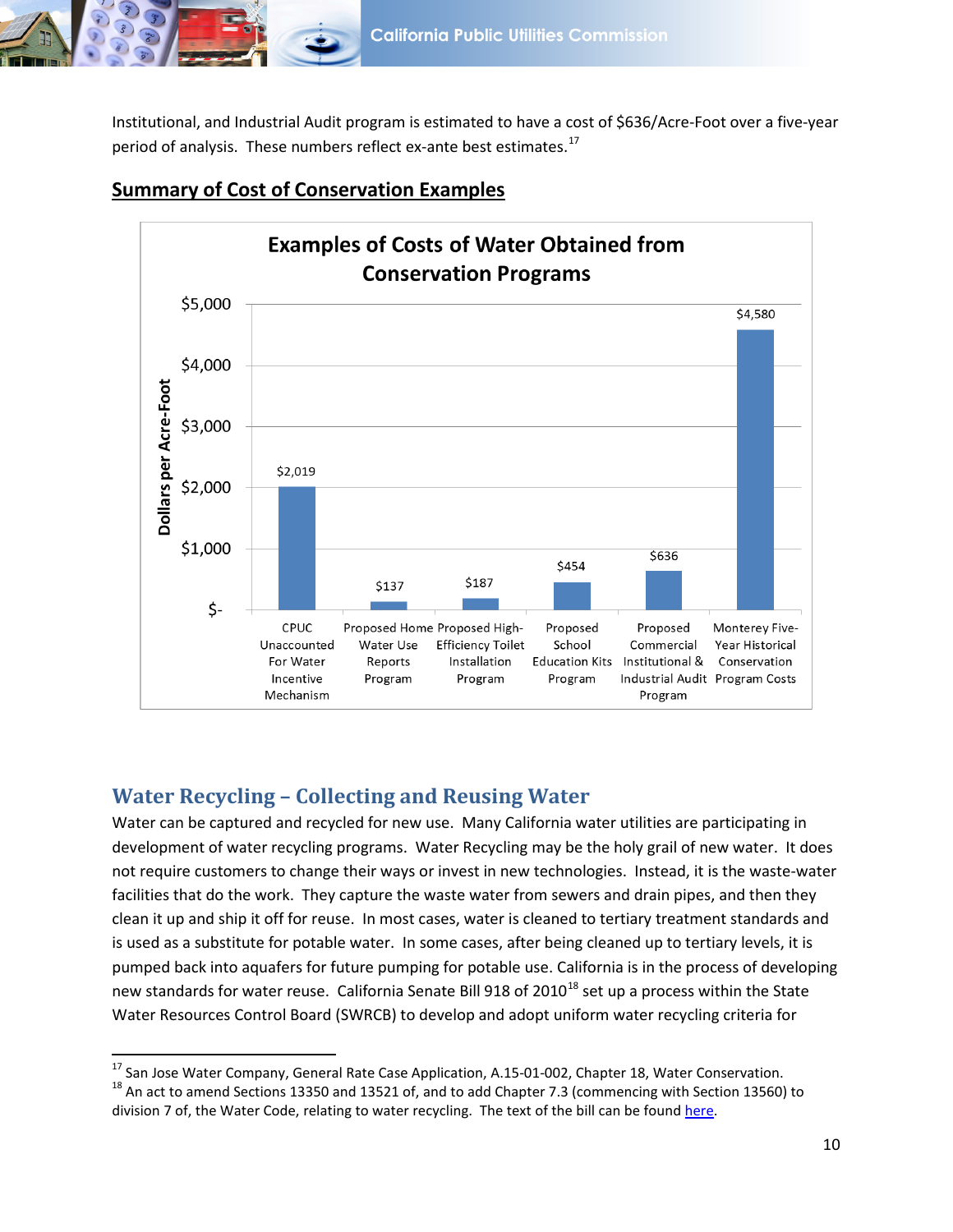groundwater recharge, for surface water augmentation, and for direct potable reuse. The groundwater replenishment regulations became effective in 2014. In 2013, the legislature acted again through Senate Bill 322 $^{19}$  $^{19}$  $^{19}$  to amend the process. Regulations for surface water replenishment are due soon. SWRCB maintains a web page for Recycled Water information.<sup>[20](#page-10-1)</sup>

Recycling water through groundwater discharge involves pumping reclaimed and cleaned water to an aquifer from which it can be drawn later. This is an expensive process. Surface water augmentation involves pumping the reclaimed water to a reservoir or other place for dilution, and then for that water to be reused. This process may be more efficient and less costly than groundwater discharge. Ultimately, direct potable reuse, if it can be achieved, may be a less expensive process than either groundwater discharge or surface water augmentation.

The examples reported here are but a few of the many water recycling projects that are being developed across the state. California-American Water Company reported at a 2012 CPUC workshop that its Pacific Grove Recycled Water Project has production costs of approximately \$2,105/Acre-Foot.<sup>[21](#page-10-2)</sup> The Monterey Regional Water Pollution Control Agency groundwater Replenishment Project was estimated to develop water at between \$2,500 and \$3,000/Acre-Foot according to that same analysis. The Pacific Grove Satellite Recycled Water Treatment Project water production costs are between \$2,624 and \$3,042/Acre-Foot. In that presentation, Cal-Am estimated that its proposed Monterey Recycled Water Project would be able to deliver water at a cost of approximately \$5,800/Acre-Foot.<sup>[22](#page-10-3)</sup>

Two proposed projects not acted upon have much higher recycling costs: The Pacific Grove Stormwater Recycling project is estimated to cost approximately \$10,400/Acre-Foot. And the Los Padres Dam Dredging project would cost on the order of \$13,000/Acre-Foot.

The CPUC recently approved Golden State Water Company's request to add a Recycled Water Service agreement with Forest Lawn Memorial Parks.<sup>23</sup> That agreement provides for Golden State to transfer water from a recycling project of the City of Cypress to the Forest Lawn Memorial Park Cemetery in the City of Cypress. The cost of the water itself is provided at \$0.91/CCF, a number that translates to just less than \$400/Acre-Foot.

There may be many additional recycling opportunities in California. This paper provides just these few examples to show that the costs can be quite low, but are likely to be higher than the costs of traditional sources. The average among the methods shown is about \$2,900/Acre-Foot, about two-and-one-half times more costly than the average for traditional sources.

l

<span id="page-10-0"></span> $19$  An act to amend Sections 13563, 13564, 13565, and 13569 of the Water Code, relating to water recycling. The

<span id="page-10-1"></span>

text of the bill can be found <u>here</u>.<br><sup>20</sup> State Water Resources Control Board, Division of Drinking Water's Recycled Water Information, foun[d here.](http://leginfo.legislature.ca.gov/faces/billNavClient.xhtml?bill_id=201320140SB322)<br><sup>21</sup> California-American Water, "Monterey Supply Project Scenarios," CPUC

<span id="page-10-3"></span><span id="page-10-2"></span>A.12-04-019, December 11-13, 2012.<br><sup>22</sup> The CPUC proceeding A.12-04-019 is still under way, and no decision has been made about the project. Cost estimates have varied and changed over time.

<span id="page-10-4"></span> $^{23}$  Golden State Water Company, Advice Letter No. 1635-W, filed on August 5, 2015.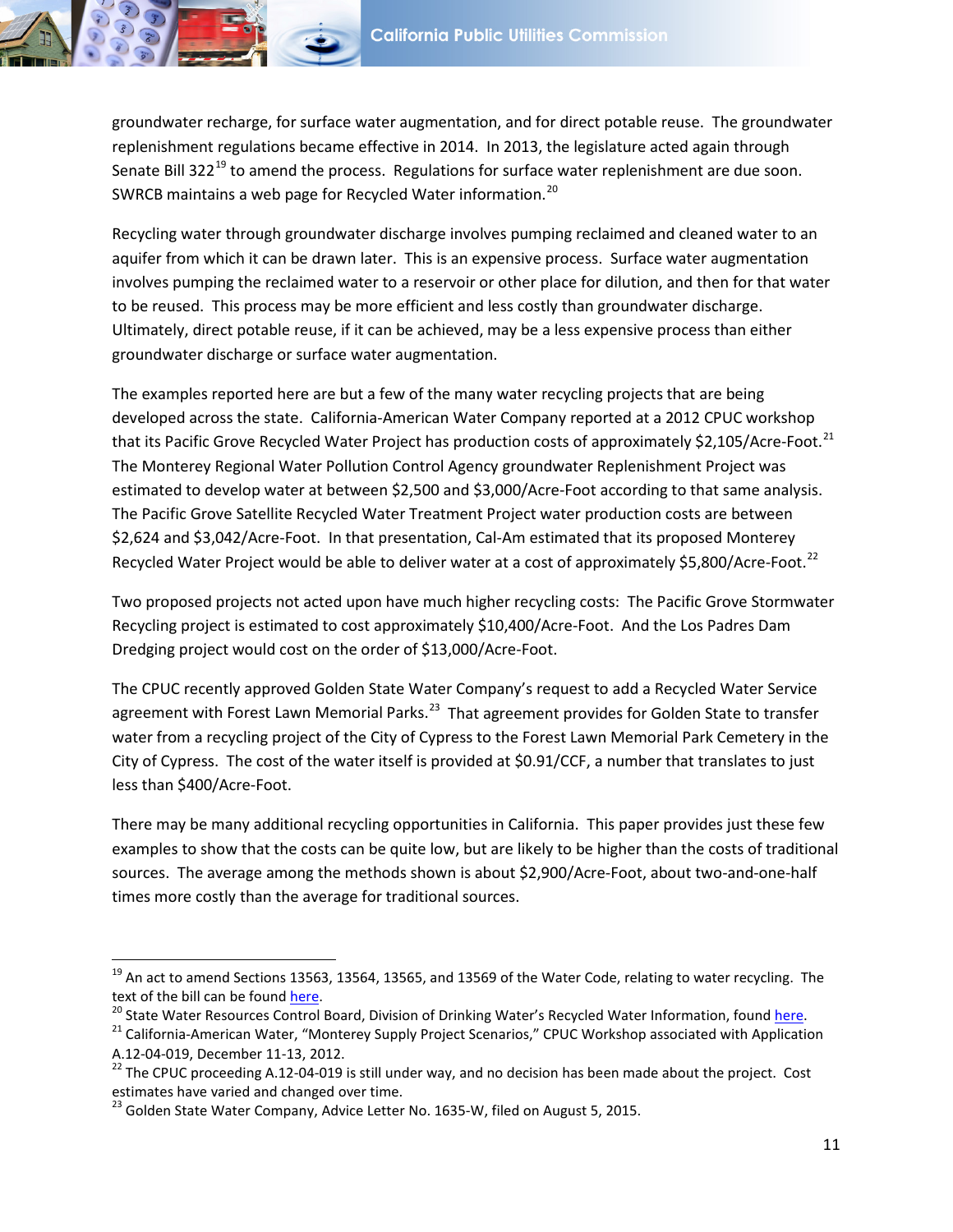

l



## **Examples of the Cost of Water Recycling**

## <span id="page-11-0"></span>**Desalination – Treating Water from the Ocean**

The ultimate water recycling program is desalination. The Pacific Ocean is a giant reservoir located just to the west of California, and the potential amount of water from this source is beyond any measure of our need.

California-American Water reported in 2012 that it expected its (as yet to be built) desalination plant in Monterey to have a production cost of about \$5100/Acre-Foot.<sup>[24](#page-11-1)</sup> The Sand City desalination plant is providing desalinated water to the Company at a rate of approximately \$2,700/Acre-Foot.

The San Diego County Water Authority is in the process of completing the Carlsbad Desalination Project, which includes the nations' largest, most technologically advanced, and energy-efficient seawater desalination plant, a 10-mile large diameter pipeline and improvements to Water Authority facilities for distributing desalinated water throughout San Diego County. The Authority reported in October that

<span id="page-11-1"></span><sup>&</sup>lt;sup>24</sup> California-American Water, "Monterey Supply Project Scenarios," CPUC Workshop associated with Application A.12-04-019, December 11-13, 2012. The proceeding is still under way, and no decision has been made about the project. Cost estimates of the cost have changed with new assumptions and information.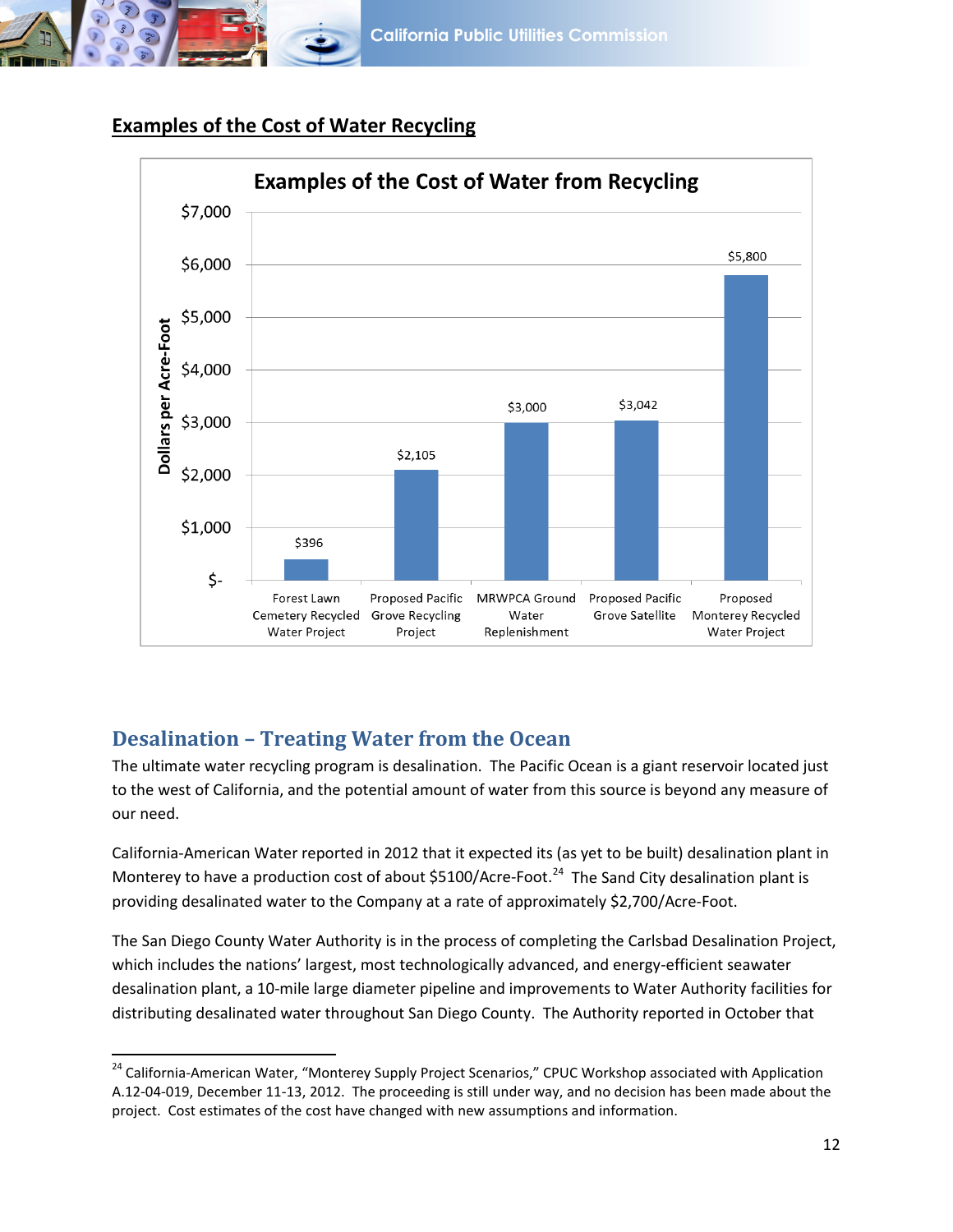

the project is expected to produce drinking water in late 2015, and will be a major new drought-proof water supply that will meet about 7- to 10-percent of the county's water demands. Based on current electricity cost estimates, the Water Purchase Agreement sets 2016 the price of water at between \$2,131 and \$2,367/Acre-Foot, depending on how much is purchased annually.<sup>[25](#page-12-1)</sup>

Desalination may be the ultimate source of water for a parched California; the supply of such water from the Pacific Ocean is virtually limitless! But the cost is high. Among the examples presented here, the average is about \$3,400/Acre-Foot, more than four times the cost of water from traditional sources. Particular circumstances and costs will vary, but the availability is not in doubt.



## **Desalination Cost Examples**

 $\overline{\phantom{a}}$ 

## <span id="page-12-0"></span>**Other Ongoing Efforts to Develop and Supply Water**

Already in California, there are agreements to let land be fallowed temporarily and to find efficiencies in agricultural use so that water may be made available for urban use. In addition, there are efforts ongoing to change the technology of water supply and to develop new ways to obtain water.

<span id="page-12-1"></span><sup>&</sup>lt;sup>25</sup> San Diego County Water Authority, "Seawater Desalination, the <u>Carlsbad Desalination Project</u>." A <u>Fact Sheet</u> is available.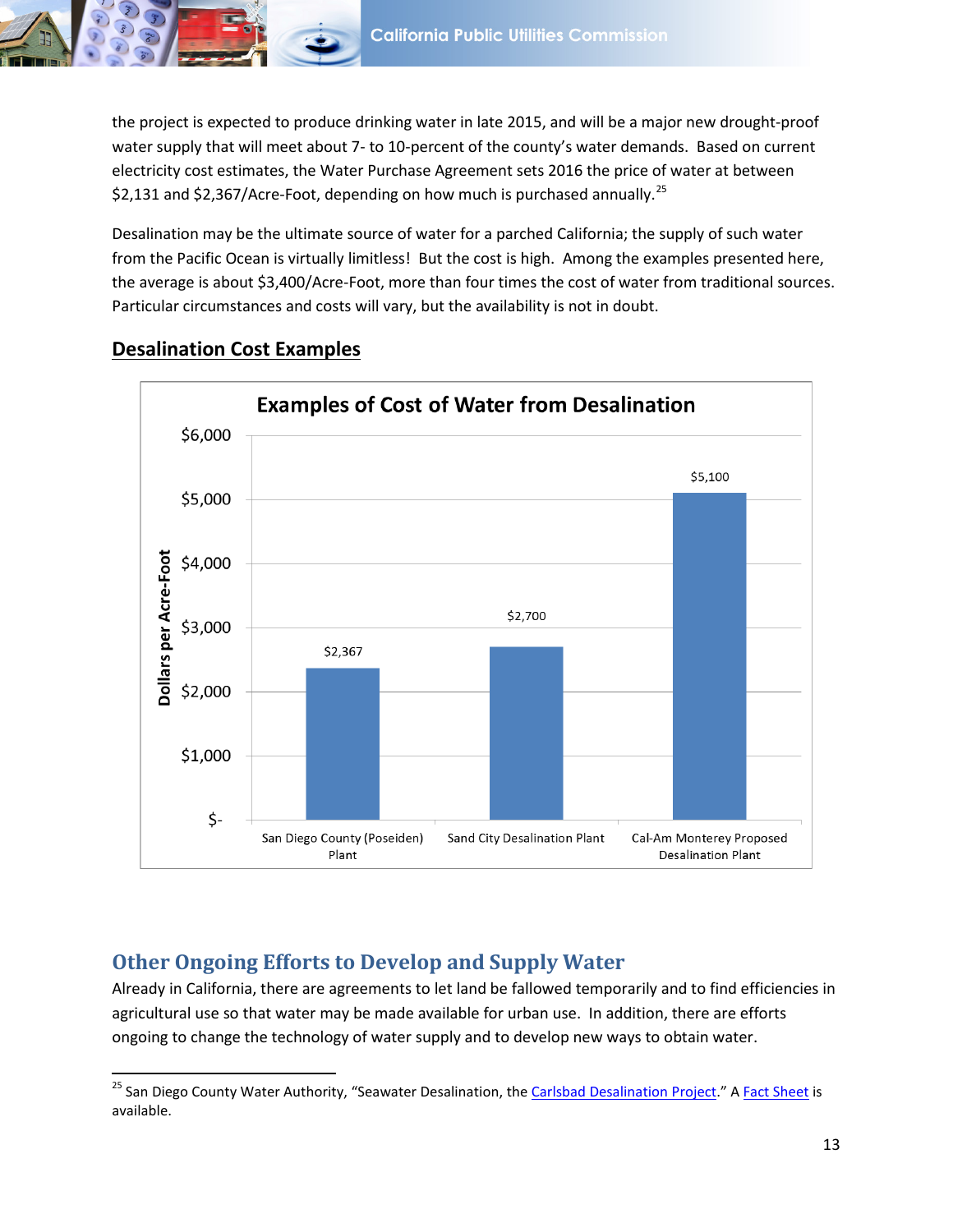

#### <span id="page-13-0"></span>**Conservation and Reallocation of Water**

Most California water consumption is dedicated to agricultural use. Farmers are suffering as much from California's drought and tight water conditions as are urban water consumers. Still, some agricultural water users are finding ways to provide additional water for urban water consumption. Two California Irrigation Districts provide examples.

The Palo Verde Irrigation District (PVID), located in Riverside and Imperial Counties along California's Arizona border, in 2004 entered into an agreement with the Metropolitan Water District that helps local farmers while it provides a more reliable water supply for urban southern California. Under the Land Management Crop Rotation and Water Supply Program, Palo Verde farmers refrain from irrigating between seven- and 28-percent of the valley lands in any year at Metropolitan's request, making water that would have been used for farming those lands available to Metropolitan's urban water users. A fact sheet<sup>[26](#page-13-2)</sup> indicates that this program, which is mutually beneficial to both the agricultural and the urban water users, can provide form 10 billion to 38 billion gallons of water each year to Southern Californians. Because there were initial payments as well as annual payments, and because the program is based on acres rather than acre-feet, a calculation of the cost of water per acre-foot is complex. Both PVID and Metropolitan find the program beneficial. PVID reports that in 2014, the latest year for which data are available, the program saved over 43,000 AF. $^{27}$  $^{27}$  $^{27}$ 

The Imperial Irrigation District (IID or Imperial), similarly, is very interested in conservation programs.<sup>28</sup> In 1998, IID formed a Conservation-and-Transfer Agreement with Metropolitan under which MWD pays the costs of water conservation measures in exchange for conserved water estimated to be over 100,000 AF annually. Imperial formed a similar agreement with the San Diego County Water Authority which makes available between 130,000 and 200,000 AF of water annually through the development of efficiency and conservation projects. Because the programs involve long-term agreements and continuing financial obligations, the specific cost per acre-foot in any one year is a complex calculation. IID and both of its partners benefit from the increased efficiency of the water system and from the ability to consume the conserved water.

Recent headlines have revealed new ideas for alleviating our California's water shortage. While this research project has not made an effort to find new ideas, two recent headlines have brought new technologies to our attention.

## <span id="page-13-1"></span>**A New Desalination Technology that may Hold Promise for Much Lower Cost**

Engineers have developed a method to use electric current, instead of evaporation or reverse osmosis, as a way to desalinate water. Engineers at MIT have come up with a new desalination system that uses a shockwave to get the salt out of seawater.<sup>[29](#page-13-5)</sup> The MIT professor, Martin Bazant, who developed the

<span id="page-13-2"></span><sup>&</sup>lt;sup>26</sup> Palo Verde Land Management, Crop Rotation, and Water Supply Program at a glance, available for download [here.](http://www.mwdh2o.com/newsroom/Publications/Pages/default.aspx)<br><sup>[27](http://www.mwdh2o.com/newsroom/Publications/Pages/default.aspx)</sup> Information provided by Paula Hayden, PVID Fallow Coordinator.<br><sup>28</sup> The Imperial Irrigation District web page for water conservation is: [http://www.iid.com/water/water-](http://www.iid.com/water/water-conservation)

<span id="page-13-3"></span>

<span id="page-13-4"></span>[conservation.](http://www.iid.com/water/water-conservation)<br><sup>[29](http://www.iid.com/water/water-conservation)</sup> IEEE Spectrum, "Shocking Trick to Desalinate Seawater," Prachi Patel, November 12, 2015, found here.

<span id="page-13-5"></span>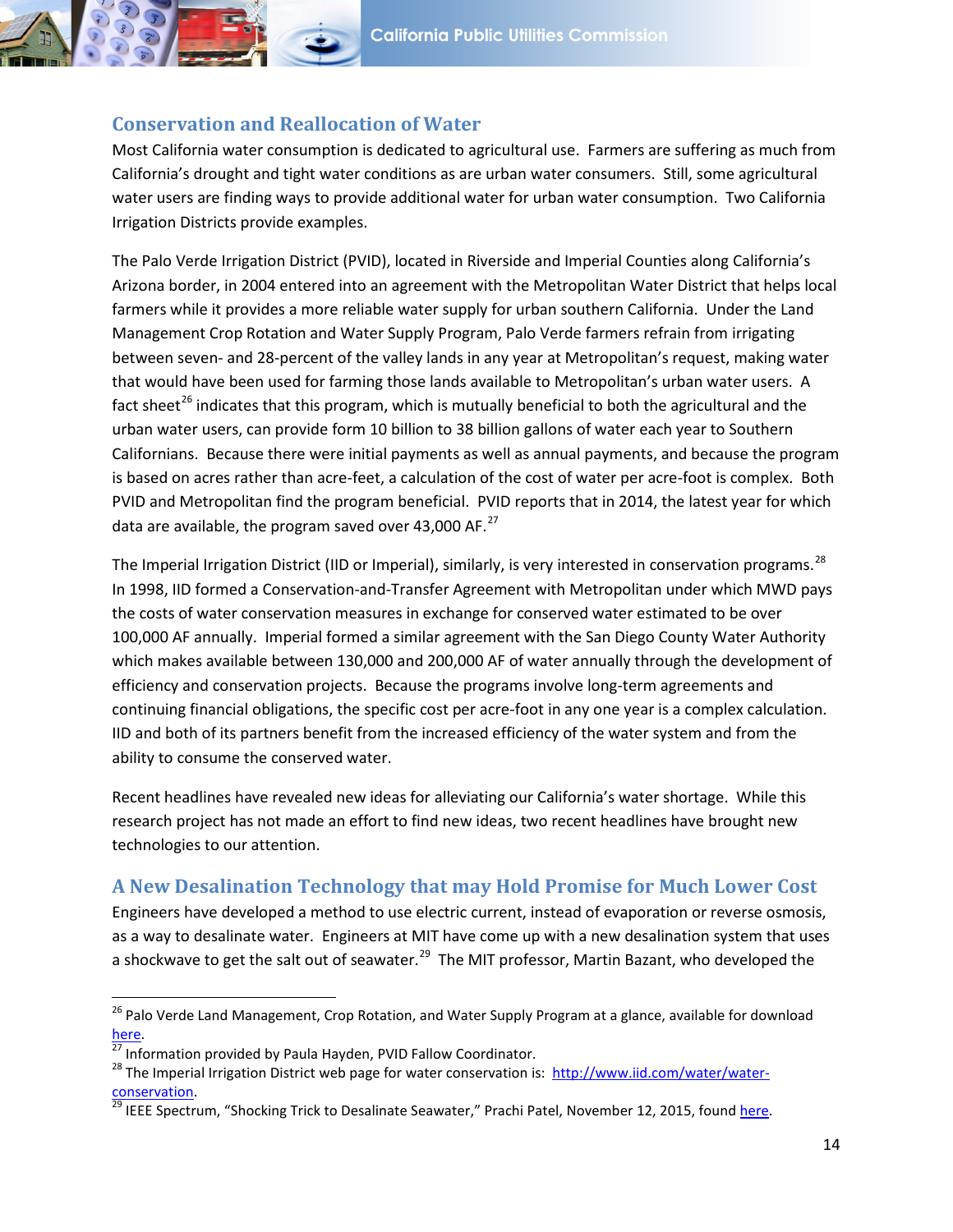idea, states that it is "a fundamentally new and different separation system."<sup>[30](#page-14-2)</sup> If this process uses less energy than the currently available reverse osmosis technology, then it may reduce the cost of desalination.

#### <span id="page-14-0"></span>**A New Technology for Obtaining Water from Air**

The 2015 Singularity University Impact Challenge,<sup>[31](#page-14-3)</sup> presented in collaboration with California Lieutenant Governor Gavin Newsom, asked, "How do you positively impact the severe drought situation in California by leveraging new and exponentially growing technologies to increase water supplies available for California?" Prizes were offered to three start-ups, each of which is developing a technology to get water from the air.<sup>[32](#page-14-4)</sup> The first-place winner, SunToWater, has developed a technology to pass air over a salt bed, according to a recent article in Fast Company.<sup>[33](#page-14-5)</sup> The company estimates that water from this process would cost about 3.5 cents per gallon, which translates to about \$11,400/Acre-Foot, significantly higher than the cost of desalination in the examples presented here. However, no ocean is necessary, and the technology has been able to operate in only 14-percent relative humidity.

### <span id="page-14-1"></span>**Conclusion – New Sources are More Costly**

This paper has shown that the costs associated with new water sources, including conservation programs, water recycling programs, desalination programs, and even future ideas that have not yet been demonstrated in commercial applications, are much higher than the costs of traditional sources of water. Even the traditional sources have been rising in cost and are expected to rise in the future. But the traditional sources are all spoken for. Any water manager naturally would search for the most costeffective sources, and traditional sources, such as the State Water Project, are still the best.

Future water sources will come from conservation, which may result from squeezing greater efficiency out of current water use. Or it may result from increasing efficiency of water systems. It may even come from changing habits and usage patterns. Among the several examples shown in this paper, the average cost of conservation is more than \$1,300/Acre-Foot, about 2/3 more expensive than the average of the traditional sources.

Recycling involves recapture of water that has been used, cleaning it up to high standards, and then finding uses for it, usually as a substitute for potable water, but ultimately, as potable water. The examples reported here average about \$2,900/Acre-Foot, about two-and-one-half times more costly than the average of the traditional sources.

Desalination is the ultimate plentiful source, but it is very expensive compared to our traditional sources of water. At about \$3,400 /Acre-Foot on average among the examples collected for this report, it is more than four times as costly as traditional sources of water.

<span id="page-14-2"></span><sup>&</sup>lt;sup>30</sup> MIT News, "Shocking New Way to Get the Salt Out," David L Chandler, November 12, 2015, found <u>here</u>.<br><sup>31</sup> Singularity University Challenge, found [here.](http://singularityu.org/2015impactchallenge/)<br><sup>32</sup> Singularity University Challenge, "Finalists to Ease Califo

<span id="page-14-3"></span>

<span id="page-14-4"></span>

<span id="page-14-5"></span><sup>2015,</sup> foun[d here.](http://www.fastcoexist.com/3053309/these-3-new-devices-can-suck-water-from-the-air-to-solve-our-droughts%231)